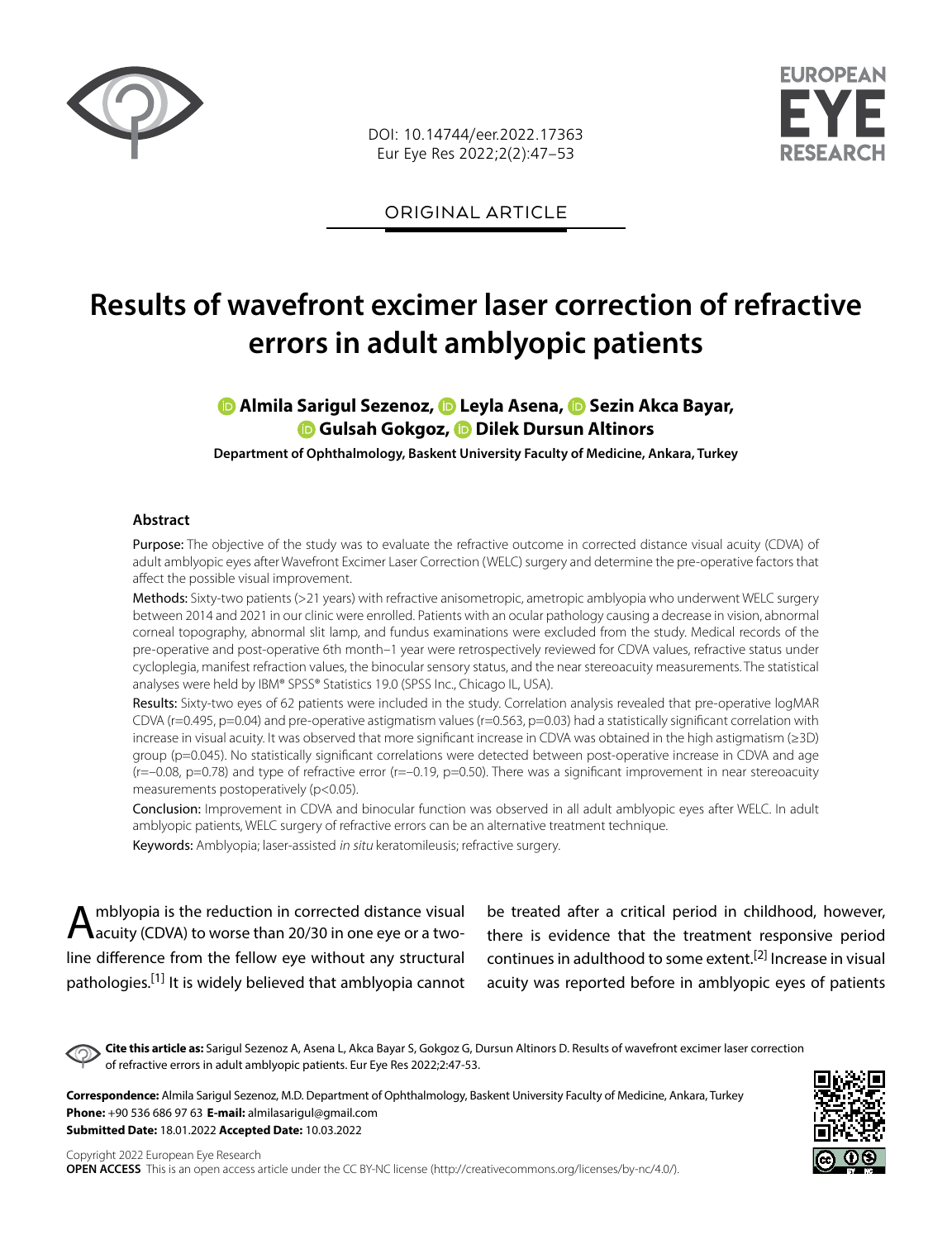after visual deprivation in fellow healthy eyes.<sup>[3,4]</sup>

Recent studies have shown that amblyopia may be a primarily binocular disorder and the adult brain may retain sufficient plasticity for cortical modification to occur even after the critical period.<sup>[5]</sup> Therefore, newer therapeutic strategies involving the restoration of cortical plasticity and reduction of interocular suppression to re-establish binocular function and stereopsis have been gaining more importance.<sup>[6–9]</sup>

Laser-assisted *in situ* keratomileusis (LASIK) surgery is a commonly used safe and effective treatment method for a wide range of refractive errors. The range may change according to the laser device, patient characteristics, corneal factors, and surgeon's own experience.<sup>[10,11]</sup> Visual acuity improvement has been shown after LASIK refractive surgery in both pediatric and adult amblyopic eyes before.[2,12–15]

In this study, our purpose was to evaluate the changes in CDVA of adult amblyopic eyes after Wavefront Excimer Laser Correction (WELC) surgery and to determine the pre-operative factors that affect the possible visual improvement.

## **Materials and Methods**

In this retrospective study, the medical records of all patients who underwent WELC surgery between January 2014 and January 2021 were analyzed. The study was approved by the local ethics committee of our university (Project number: KA17/62) and adhered to the tenets of the Declaration of Helsinki. Written informed consent was obtained from all subjects to participate in this study. All procedures were performed by the same experienced refractive surgeon (DDA) with WELC (WaveLight® Allegretto Wave® Eye-Q Laser, Alcon Laboratories, Inc., Fort Worth, Texas, USA). Unlike conventional laser platforms, the WELC quantifies and corrects the higher‐order corneal aberrations and is expected to produce better visual acuity results.<sup>[16]</sup> Only adult patients (>21 years) with refractive anisometropic and ametropic amblyopia, using contact lenses or glasses for refractive correction, were enrolled in the study. Amblyopia was defined as a difference of two lines in CDVA between the two eyes or a CDVA of 20/30 or worse in at least one eye. Patients who had an ocular pathology that caused a decrease in vision, patients with a tropia, abnormal corneal topography, abnormal slit lamp, and fundus examination were excluded from the study. All patients were diagnosed with amblyopia in childhood and had a course of amblyopia treatment in the first 12 years of their lives. In anisometropic amblyopia; 1.5 diopter (D) difference in between the two eyes in myopic and hypermetropic spherical equivalent values and 1.5 D difference in astigmatism were considered as anisometropia.

The medical records of the patients were reviewed for the pre- and post-operative CDVA values, the refractive status (myopia/hypermetropia/astigmatism) under cycloplegia, the binocular sensory status, and the near stereoacuity measurements. The binocular sensory status was evaluated with the Worth four dot (W4D) test. The test consists of four lights that are arranged in a diamond shape with a red light at the top, two green lights at the left and right sides, and a white light at the bottom. During the test, the patients wore red-green glasses with a red lens over the right eye and a green lens over the left eye. The red lens blocks green light and the right eye can see only the top and bottom lights, whereas the green lens blocks red light and the left eye can see only the side and bottom lights. The bottom light is seen in both eyes and a patient with normal binocular vision will appreciate four lights with a flickering red-green light at the bottom because of binocular rivalry. [17] The results of the test were interpreted as suppression when the patient saw two or three dots, normal binocular fusional response when the patient saw four dots, and diplopia when the patient saw five dots.

The stereoacuity measurements were performed with Randot Stereotest booklet (Precision Vision, Woodstock, New York State, USA). Under standard illumination, the booklet was held at 40 cm and viewed through polarizing glasses after best visual acuity correction. Only the amblyopic eye of patients with anisometropic amblyopia and the right eye of patients with ametropic amblyopia were included in the study. The pre-operative values were compared with the post-operative 6th month values of each parameter. We grouped the patients as high myopia ( $\geq 6$  D), moderate myopia (<6 D), high hypermetropia (≥5 D), moderate hypermetropia (<5 D), high astigmatism ( $\geq$ 3 D), and moderate astigmatism (<3 D). High myopia was defined according to the previous studies.<sup>[17]</sup> There was no consensus in the previous literature for hypermetropia and astigmatism values; therefore, we grouped our patients according to the distribution of the refractive status in this cohort.<sup>[18–21]</sup> The mean thinnest corneal thickness was 554±23 µm. The mean scotopic pupil size of the patients was 5.2±0.9 mm.

A standard surgical protocol was performed on each patient. Before surgery, two drops of topical anesthetic (Alcaine® 0.5% proparacaine hydrochloride ophthalmic solution, Alcon Laboratories, Inc., Fort Worth, Texas, USA) were instilled. A corneal flap was created with the help of Moria M2 mechanical microkeratome with 130 μm head (Moria,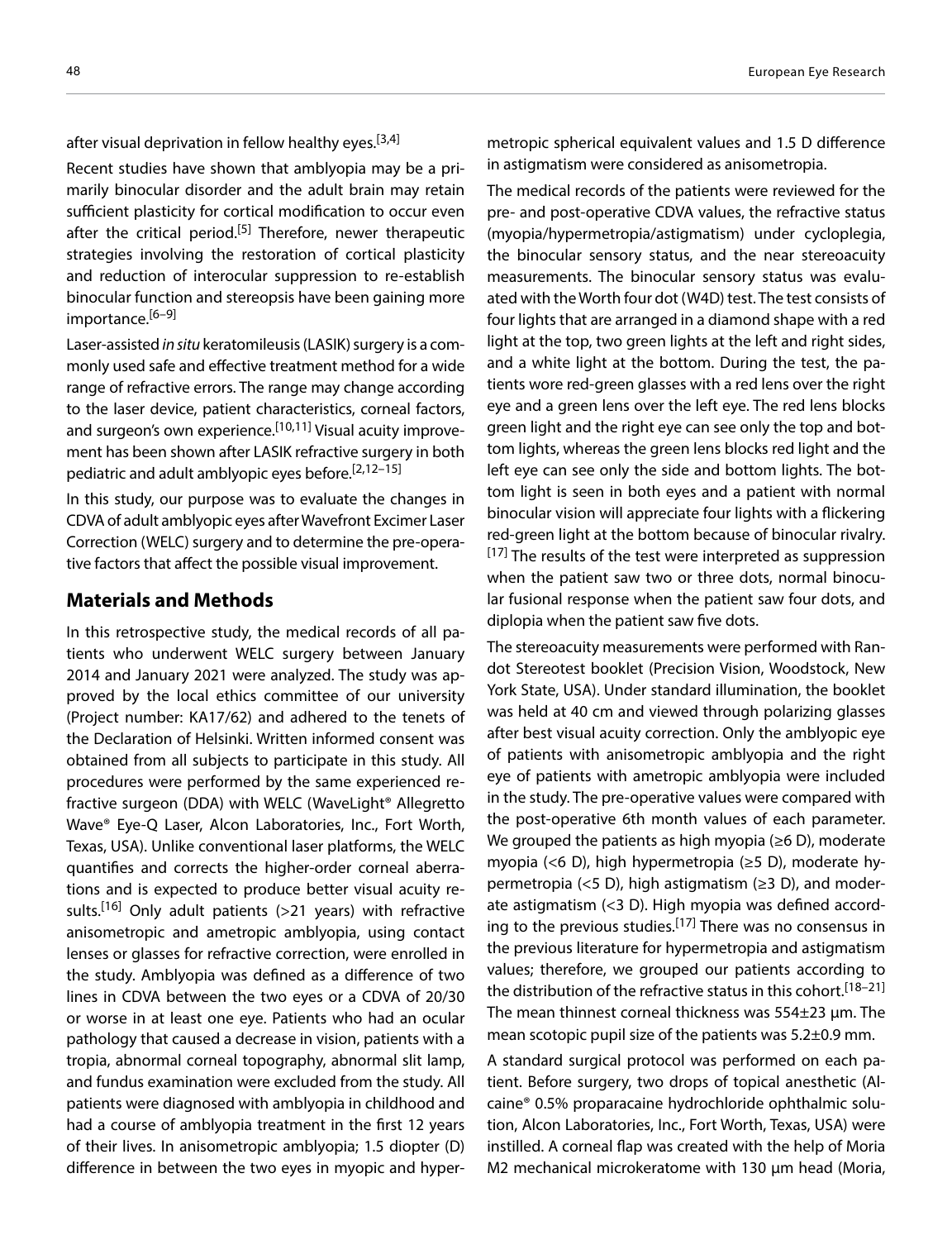Antony, France). The Wavelight Allegretto Eye-Q excimer laser system was used for corneal ablation using the wavefront optimized treatment program. In all patients, the optical zone was fixed at 6.5 mm for myopia and 7 mm for hypermetropia and mixed astigmatism as recommended by the manufacturer. In all cases, the corneal flap was lifted, and excimer laser ablation was delivered to the stroma. The interface was irrigated with balanced salt solution removing any debris and the flap was replaced. Mild topical steroids and antibiotics were given for 4 days postoperatively.

According to spherical equivalent of pre-operative refraction, 20 patients (32.3%) with high hypermetropia (≥5 D), 16 (25.8%) with moderate hypermetropia (<5 D), 18 (29.0%) with moderate myopia (<6 D) and 8 (12.9%) with high myopia (≥6 D), 55 patients (88.7%) with moderate astigmatism  $(<$ 3 D), and 7 patients (11.3%) with high astigmatism ( $\ge$ 3 D) were included in the study. Within the patients with moderate astigmatism, 22 patients had with-the-rule, 8 had against-the-rule, and 25 had oblique astigmatism. In the high astigmatism group, three patients had against-therule, three patients had oblique, and one patient had withthe-rule astigmatism.

The statistical analyses were held by IBM® SPSS® Statistics 19.0 (SPSS Inc., Chicago IL, USA). Student's t-test, Wilcoxon test, Pearson correlation analysis, one-way analysis of variance tests, and Bonferroni correction for *post hoc* analyses were used.

## **Results**

Sixty-two eyes of 62 patients were enrolled in the study (42 females and 20 males). The mean age was 36.4±9.7 years (range: 21–56 years). Fourteen patients (22%) used contact lenses, 38 patients (62%) used glasses, and 10 patients (16%) used both glasses and contact lenses for refractive correction preoperatively.

Eighteen patients (29.0%) had CDVA ≤20/200 with Snellen scale, 24 patients (38.7%) between 20/200 and 20/40, and 20 patients (32.3%) between 20/40 and 20/25. Postoperatively, 44 patients (71.0%) had increased CDVA values, while in others, there was no improvement in vision. Twenty eyes (32.3%) had an increase in CDVA of one Snellen line, 17 (27.4%) had an increase of one to three lines, and 7 (11.3%) had an increase of more than three lines (Fig. 1). The mean post-operative follow-up time was 7.5±2.5 months (range: 6–12 months). The post-operative spherical equivalent values and the stability of the mean spherical equivalent values in follow-up visits are shown in Figures 2 and 3.

Changes in refractive status and visual acuity are given in Table 1. The mean visual acuity in the sound eye of the patients with ametropic and anisometropic amblyopia was 0.38±0.26 logMAR and 0.03±0.05 logMAR, respectively. The mean amount of anisometropia in anisometropic amblyopic eyes was 4.56±2.13 D (2.0 D–8.8 D).











**Fig. 3.** The post-operative stability of spherical equivalent refraction.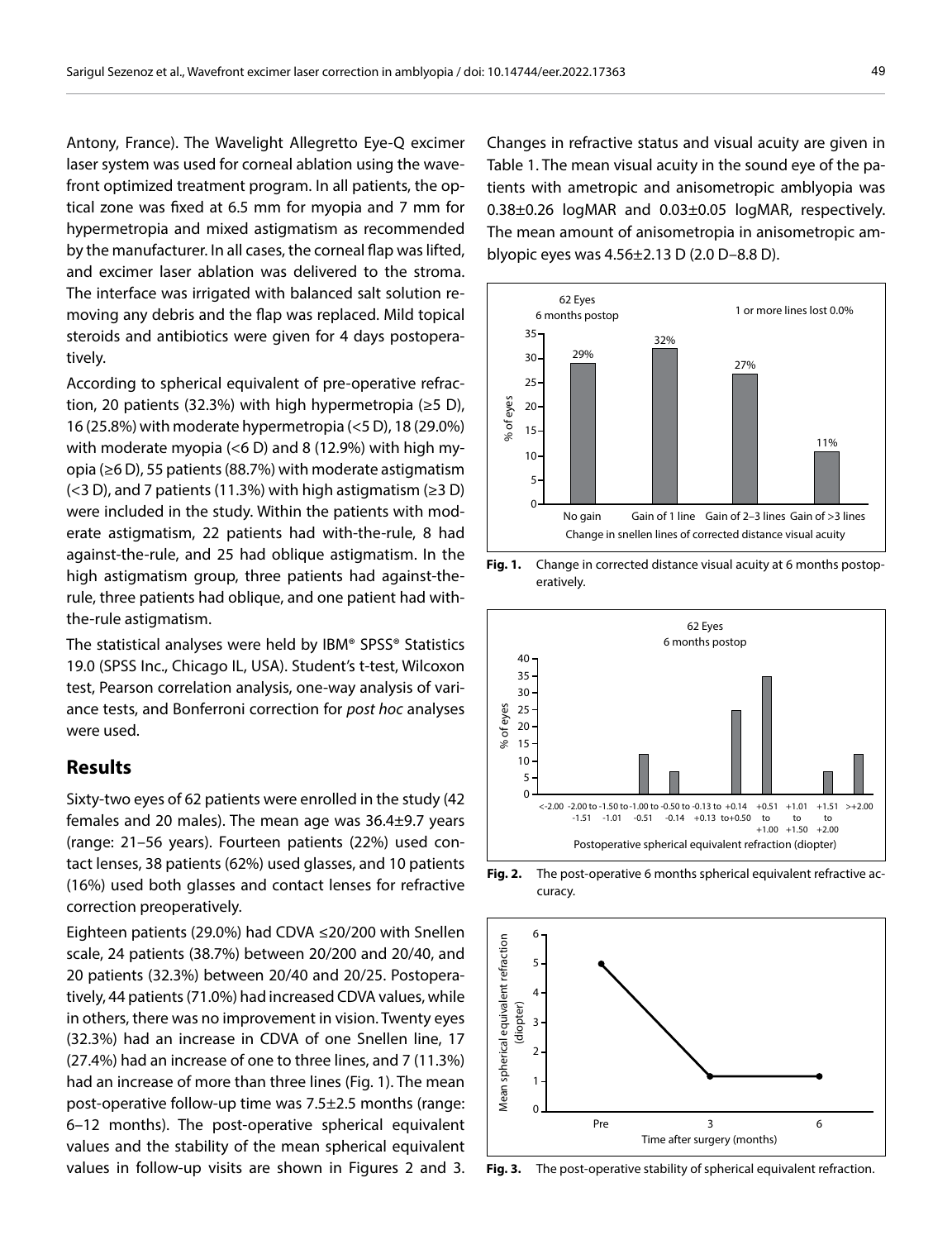|                          |                 | Pre-operative Post-operative p-value |        |
|--------------------------|-----------------|--------------------------------------|--------|
|                          | (Mean±SD)       | (Mean±SD)                            |        |
| Sphere (D)               | $5.19 \pm 3.17$ | $1.28 + 1.69$                        | < 0.01 |
| Cylinder (D)             | $1.02 + 1.04$   | $0.58 + 0.34$                        | 0.047  |
| Spherical equivalent (D) | $5.07 + 2.99$   | $1.33 \pm 1.81$                      | < 0.01 |
| Visual acuity (LogMar)   | $0.29 + 0.25$   | $0.19 + 0.28$                        | 0.02   |

| Table 1. The refractive status and visual acuity of patients |
|--------------------------------------------------------------|
| pre- and post-operative                                      |

SD: Standard deviation, D: Diopter.

The pre-operative W4D test revealed fusion in nine patients, suppression in 18 patients, and diplopia in 35 patients while the post-operative W4D test revealed fusion in nine patients, suppression in three patients, and unsteady diplopia in 50 patients. None of the patients showed loss of fusion postoperatively. None of the patients had a complaint of clinical diplopia after surgery. None of the patients had tropia.

The circles stereoacuity ranged between 200 and 70 s of arc in patients with a CDVA of 20/200–20/40 and between 200 and 50 s of arc in the group with CDVA between 20/40 and 20/25. The animals stereoacuity ranged between 400 and 200 s of arc in patients with a CDVA of 20/200–20/40 and between 400 and 100 s of arc in the group with CDVA between 20/40 and 20/25. The Randot stereoacuity ranged between no Randot stereopsis and 250 s of arc in patients with a CDVA of 20/200–20/40 and in the group with CDVA between 20/40 and 20/25. Post-operative stereoacuity measurements were held on the 3<sup>rd</sup> month. Preoperatively, none of the patients with a CDVA ≤20/200 had any recordable stereopsis. None of the patients had decreased stereoacuity in any of the tests postoperatively. No improvement of stereoacuity was observed in any of the patients with CDVA ≤20/200. The overall median circles test value was 140 s of arc (range: 50– 200) preoperatively and 100 s of arc (range: 50–140) postoperatively. There was a statistically significant difference between the pre- and post-operative stereoacuity measurements with circles test ( $p=0.01$ ). The overall median animals test value was 200 s of arc (range: 100–400) preoperatively and 200 s of arc (range: 100–400) postoperatively. There was a statistically significant difference between the pre- and post-operative stereoacuity measurements with animals test (p=0.046). The overall median Randot test value was 250 s of arc (range: 250–500) preoperatively and 250 s of arc (range: 250–500) postoperatively. There was no statistically significant difference between the pre- and post-operative stereoacuity measurements with Randot test (p=0.91).

When CDVA increase and pre-operative values were evaluated with correlation analysis, it was detected that pre-

operative logMAR CDVA (r=0.495, p=0.04) and pre-operative astigmatism values (r=0.563, p=0.03) had a statistically significant correlation with increase in visual acuity. The pre-operative and post-operative astigmatism values are given in Figure 4. When the relation between astigmatism values and CDVA increase was evaluated, it was observed that more significant increase in CDVA was obtained in the high astigmatism ( $\geq$ 3D) group (p=0.045) (Fig. 5). The visual improvement and refractive outcomes in patients with different pre-operative refractive status were also evaluated (Fig. 6). In making this comparison, astigmatism <0.75 was





**Fig. 5.** Change in Snellen visual acuity in low and high astigmatism groups (CDVA: Corrected distance visual acuity; D: Diopters).



**Fig. 6.** The pre-operative and post-operative corrected distance visual acuity values in different pre-operative refractive states.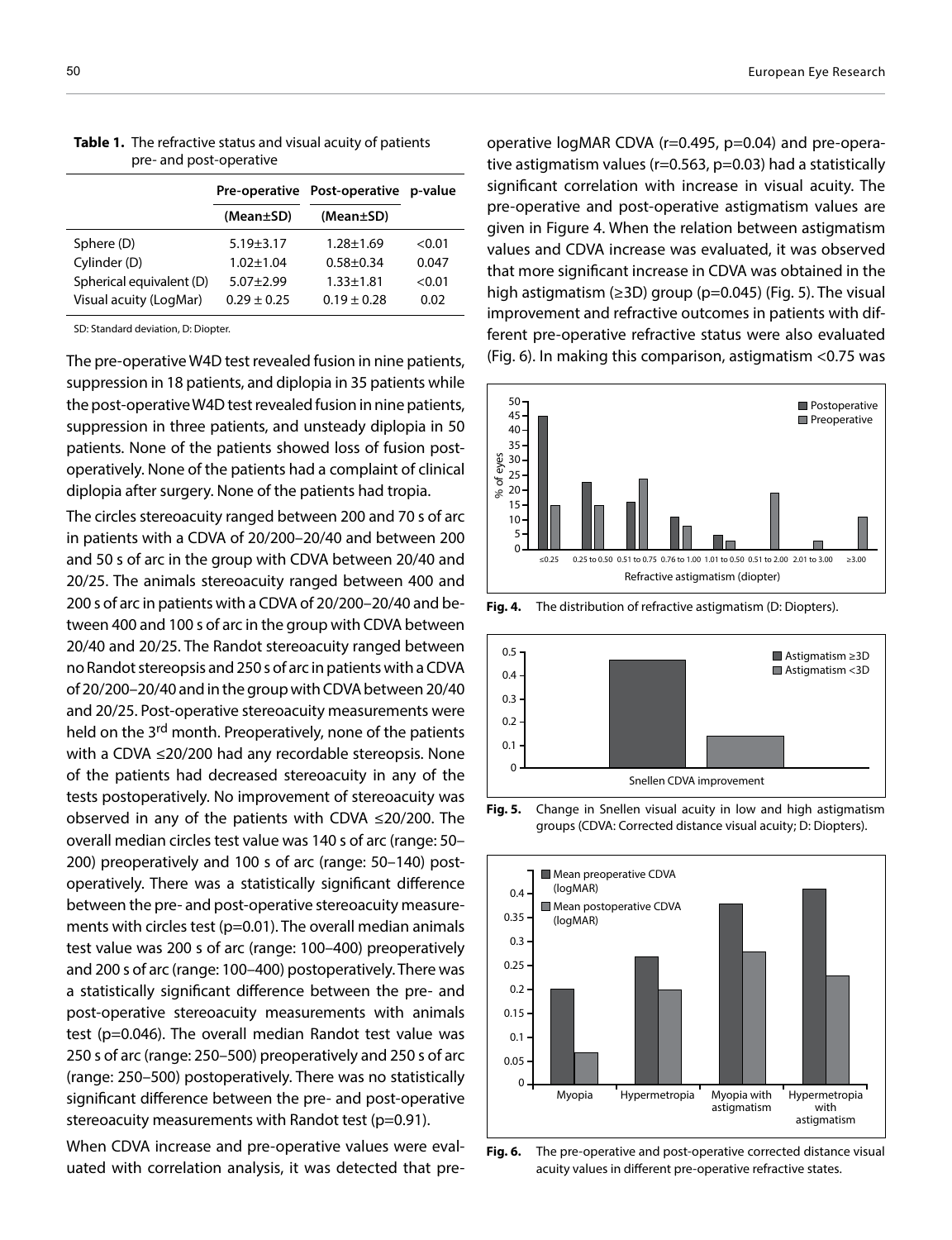neglected. In myopic only eyes without astigmatism, the post-operative visual acuity improvement was found to be statistically significant (p=0.04). In hypermetropic only eyes without astigmatism, the visual acuity improvement was not found to be statistically significant (p=0.06). In myopic eyes with accompanying astigmatism, the visual acuity improvement was not found to be statistically significant; while it was found to be significant in hypermetropic eyes with astigmatism (p=0.06 and p=0.01, respectively). In all groups, a statistically significant improvement in refractive outcome was obtained ( $p=0.04$ ,  $p=0.005$ ,  $p=0.04$ , and p=0.002).

No statistically significant correlations were detected between post-operative increase in CDVA and age (r=–0.08,  $p=0.78$ ) or type of refractive error (r= $-0.19$ ,  $p=0.50$ ).

## **Discussion**

Laser *in situ* keratomileusis surgery has become a common choice of treatment for a wide range of refractive errors. The traditional way to correct refractive errors is by glasses or contact lenses. However, especially adult patients who have not been using glasses since early childhood have trouble tolerating correction of high refractive errors with glasses and complain of aniseikonia or asthenopia. Furthermore, contact lenses are not always easily adopted and manipulated by some patients. For high and especially against the rule astigmatism, it is difficult to perform full correction by spectacles or contact lenses due to resultant meridional magnification, visual aberrations, and distortions.<sup>[22]</sup> Therefore, refractive surgery becomes a preferred choice of treatment by many patients. Amblyopia is common among adult patients with high refractive errors who were not properly treated in the critical childhood period. Although recent studies claim that it is possible to obtain an increase CDVA with LASIK surgery in both pediatric and adult amblyopic patients, there is no established consensus on the use of this technique in amblyopic eyes.<sup>[2,12–14,18–21]</sup>

In our study, we found that WELC surgery can lead to increase in CDVA in amblyopic eyes. We detected positive correlations of CDVA increase with pre-operative logMAR CDVA and pre-operative astigmatism values. Interestingly, increase in visual acuity was more prominent in patients with pre-operative high astigmatism and low visual acuity. Our results are comparable with the previous studies in the literature.<sup>[18,22]</sup> Arruabarrena et al.<sup>[18]</sup> also found an inverse relationship between pre-operative CDVA and visual improvement. In another study by Erdem et al.,<sup>[22]</sup> the researchers found that decreased pre-operative CDVA and

high pre-operative mixed astigmatism were correlated with post-operative CDVA increase like in our study. The more significant improvement in eyes with high astigmatism in our study can be explained by the decreased corneal toricity and increased optical quality after wavefront guided laser refractive surgery.<sup>[18]</sup> And also as it is more difficult to find the convenient contact lenses for high astigmatic patients, their life quality can improve dramatically after surgery.

There are different arguments suggested in the literature for the improvement in CDVA after LASIK surgery. Gonzalez-Lopez et al.<sup>[23]</sup> have compared the results of LASIK surgery and insertion of posterior chamber phakic intraocular lens in adult amblyopic eyes and found out that the CDVA increased after these procedures. The authors suggested that the improvement in CDVA could be attributed to the reduction of visual aberrations caused by spectacles and the relative magnification of the retinal image as the correction is closer to the nodal point of the eye in these procedures.[23] In another study, Agca et al.[2] have concluded that a significant improvement in CDVA became detectable 1 month after LASIK surgery and CDVA continued to increase in the following months. The authors explained that finding by the role of neural mechanisms and visual system plasticity.<sup>[2]</sup> Many recent studies also support that visual cortex plasticity can be restored or enhanced later in life, paving the way for new strategies for the treatment of both children and adult amblyopia.[24–26]

Amblyopia is regarded as a binocular disorder.<sup>[27]</sup> Therefore, in our study, we also evaluated binocular sensory status and stereopsis of the patients. We used W4D and Randot stereoacuity tests for that purpose. There are several studies investigating the effects of refractive surgery procedures on binocular visual functions. Sarkar et al.<sup>[28]</sup> have shown that LASIK surgery can cause deterioration of binocular depth related visual functions due to impairment of optical quality. Unlike that study, none of the patients in our study demonstrated worsening of binocular function after WELC of the amblyopic eyes. The stereoacuity of the patients either improved or stayed the same after the surgical procedure. W4D test is used to assess the degree of binocular vision. It has three possible results; suppression, diplopia, and fusion. We have demonstrated that after WELC surgery of the amblyopic eyes, the suppression of the amblyopic eye in W4D test was reduced and unsteady diplopia was detected. This result showed that although the patients could not fuse the images from the two eyes properly, the suppression of one eye was overcome. Therefore, unsteady diplopia in W4D testing was a positive out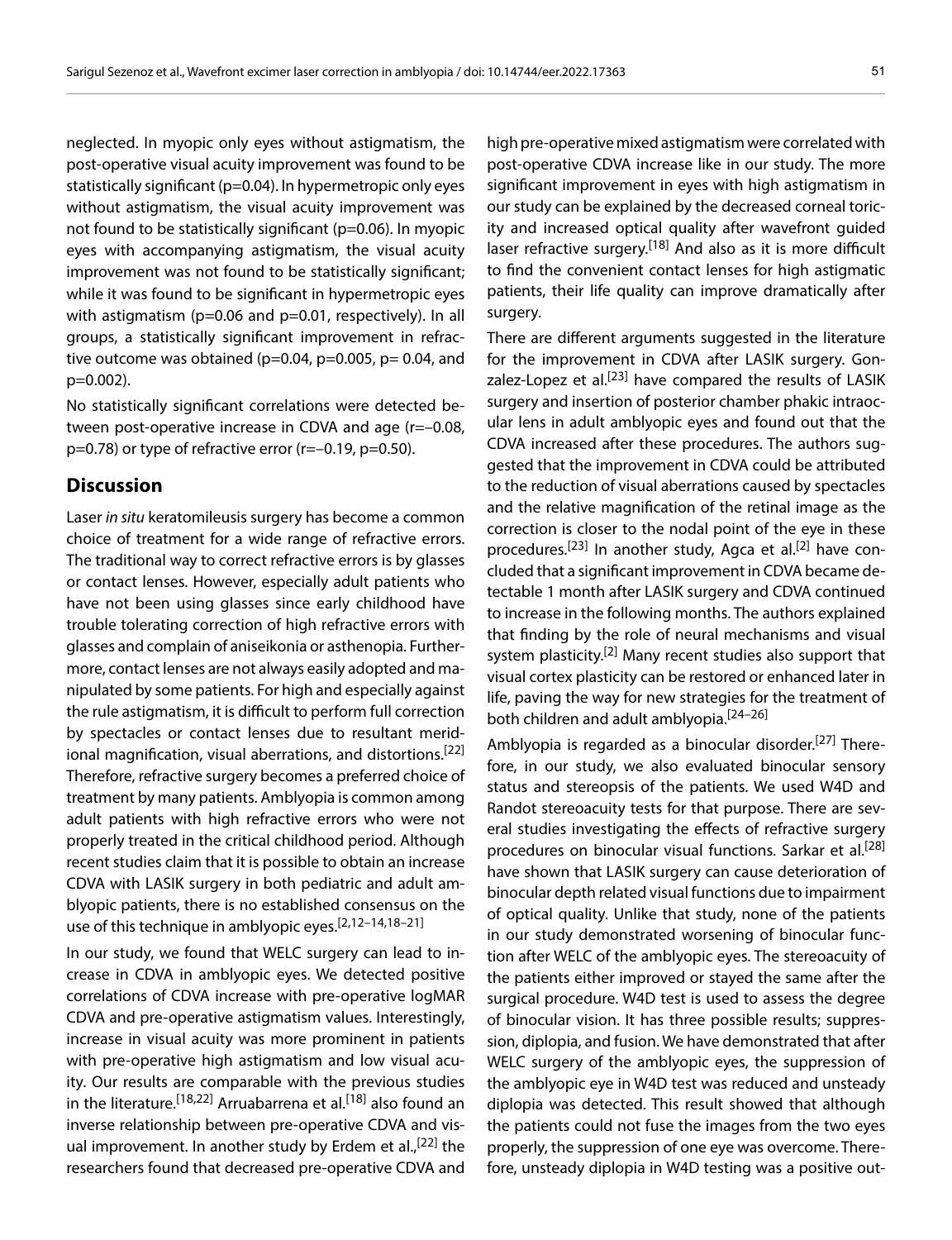come for our patient group which is a sign of improvement of binocular function. Singh et al.<sup>[29]</sup> have shown that stereoacuity shows significant improvement after LASIK correction regardless of the type of refractive error. Furthermore, Mravicic et al.<sup>[30]</sup> have also demonstrated that binocular function improved after LASIK surgery in anisometropic patients. Our results are compatible with these previous studies in the literature and show that WELC surgical correction of amblyopia not only improves CDVA but it also improves binocular function evaluated by stereoacuity and W4D tests. The limitations of the present study were the retrospective study design and having a relatively limited number of patients.

### **Conclusion**

We observed CDVA and binocular function improvement in adult amblyopic eyes after WELC surgery. We detected that the improvement of CDVA was correlated with pre-operative astigmatism values and pre-operative CDVA values. Therefore, based on our results, WELC refractive surgery can be considered as a preferable method of treatment in adult amblyopic patients.

**Ethics Committee Approval:** This study was approved by Baskent University Faculty of Medicine Ethics Committee (date: 07.03.2017; number: KA17/62).

#### **Peer-review:** Externally peer-reviewed.

**Authorship Contributions:** Concept: A.S.S., L.A., S.A.B., G.G., D.D.A.; Design: A.S.S., L.A., S.A.B., G.G., D.D.A.; Supervision: A.S.S., L.A., S.A.B., G.G., D.D.A.; Resource: A.S.S., L.A., S.A.B., G.G., D.D.A.; Materials: A.S.S., L.A., S.A.B., G.G., D.D.A.; Data Collection and/or Processing: A.S.S., L.A., S.A.B., G.G., D.D.A.; Analysis and/or Interpretation: A.S.S., L.A., S.A.B., G.G., D.D.A.; Literature Search: A.S.S., L.A.; Writing: A.S.S., L.A., S.A.B., G.G., D.D.A.; Critical Reviews: A.S.S., L.A., S.A.B., G.G., D.D.A.

### **Conflict of Interest:** None declared.

**Financial Disclosure:** The authors declared that this study received no financial support.

## **References**

- 1. Zhao PF, Zhou YH, Wang NL, Zhang J. Study of the wavefront aberrations in children with amblyopia. Chin Med J (Engl). 2010;123:1431-5.
- 2. Agca A, Ozgürhan EB, Baz O, Bozkurt E, Ozkaya A, Yaşa D, et al. Laser in situ keratomileusis in adult patients with anisometropic amblyopia. Int J Ophthalmol 2013;6:362–9.
- 3. Lengyel D, Valmaggia C. Visual improvement of an amblyopic eye in an adult patient after visual loss in the non-amblyopic eye. Klinische Monatsblatter Fur Augenheilkunde. 2006;223:462–[4. \[CrossRef\]](https://doi.org/10.1055/s-2006-926596)
- 4. Wilson ME. Adult amblyopia reversed by contralateral cataract

formation. J Pediatr Ophthalmol Strab 1992;29:100–[2. \[CrossRef\]](https://doi.org/10.3928/0191-3913-19920301-09)

- 5. Vagge A, Nelson LB. Amblyopia update: New treatments. Curr Opin Ophthalmol 2016;27:380–[6. \[CrossRef\]](https://doi.org/10.1097/ICU.0000000000000293)
- 6. Hess RF, Thompson B. New insights into amblyopia: Binocular therapy and noninvasive brain stimulation. J AAPOS 2013;17:89–9[3. \[CrossRef\]](https://doi.org/10.1016/j.jaapos.2012.10.018)
- 7. Hoyt C. What is next in amblyopia treatment? Ophthalmology 2015;122:871–[3. \[CrossRef\]](https://doi.org/10.1016/j.ophtha.2015.02.015)
- 8. Wong AM. New concepts concerning the neural mechanisms of amblyopia and their clinical implications. Can J Ophthalmol 2012;47:399–40[9. \[CrossRef\]](https://doi.org/10.1167/iovs.15-16583)
- 9. Tsirlin I, Colpa L, Goltz HC, Wong AM. Behavioral training as new treatment for adult amblyopia: A meta-analysis and systematic review. Investig Ophthalmol Visual Sci 2015;56:4061– 7[5. \[CrossRef\]](https://doi.org/10.1167/iovs.15-16583)
- 10. Sugar A, Rapuano CJ, Culbertson WW, Huang D, Varley GA, Agapitos PJ, et al. Laser in situ keratomileusis for myopia and astigmatism: Safety and efficacy: A report by the American ac[ademy of o](https://doi.org/10.1016/S0161-6420(01)00966-6)phthalmology. Ophthalmology 2002;109:175– 87. [CrossRef]
- 11. Sutton G, Lawless M, Hodge C. Laser in situ keratomileusis in 2012: A review. Clin Exp Optom 2014;97:18-[29. \[CrossRef\]](https://doi.org/10.1111/cxo.12075)
- 12. Yin ZQ, Wang H, Yu T, Ren Q, Chen L. Facilitation of amblyopia management by laser in situ keratomileusis in high anisometropic hyperopic and myopic children. J AAPOS 2007;11:571–[6. \[CrossRef\]](https://doi.org/10.1016/j.jaapos.2007.04.014)
- 13. Dedhia NC, Behl S. Laser in situ keratomileusis for ani-sometropic amblyopia. J Refract Surg 2000;16:S264-[7. \[CrossRef\]](https://doi.org/10.3928/1081-597X-20000302-15)
- 14. Sakatani K, Jabbur NS, O'Brien TP. Improvement in best corrected visual acuity in amblyopic adult eyes after laser in situ keratomileusis. J Cataract Refract Surg 2004;30:2517-2[1. \[CrossRef\]](https://doi.org/10.1016/j.jcrs.2004.06.026)
- 15. Sorkin N, Varssano D, Smadja D, Klein A, Mimouni M, Rosenblatt A. Visual outcomes of laser vision correction in eyes with [preoperative amb](https://doi.org/10.1016/j.jcrs.2016.12.029)lyopia. J Cataract Refract Surg 2017;43:383– 8. [CrossRef]
- 16. Li SM, Kang MT, Wang NL, Abariga SA. Wavefront excimer laser refractive surgery for adults with refractive errors. Cochrane Database Syst Rev 2020;12:CD012687. [\[CrossRef\]](https://doi.org/10.1002/14651858.CD012687.pub2)
- 17. Bak E, Yang HK, Hwang JM. Validity of the worth 4 dot test in patients with red-green color vision defect. Optom Vis Sci 2017;94:626–9[. \[CrossRef\]](https://doi.org/10.1097/OPX.0000000000001058)
- 18. Arruabarrena C, Teus MA, Hernandez-Verdejo JL, Canones R. Visual acuity after laser in situ keratomileusis to correct high astigmatism in adults with meridional amblyopia. Am J Ophthalmol 2011;152:964–[8. \[CrossRef\]](https://doi.org/10.1016/j.ajo.2011.05.014)
- 19. Ghanem AA, Moad AI, Nematallah EH, El-Adawy IT, Anwar GM. Laser in situ keratomileusis for treated myopic anisometropic amblyopia in children. Saudi J Ophthalmol 2010;24:3–[8. \[CrossRef\]](https://doi.org/10.1016/j.sjopt.2009.12.001)
- 20. Lin XM, Yan XH, Wang Z, Yang B, Chen QW, Su JA, et al. Longterm efficacy of excimer laser in situ keratomileusis in the management of children with high anisometropic amblyopia. Chine Med J 2009;122:813–7.
- 21. Phillips CB, Prager TC, McClellan G, Mintz-Hittner HA. Laser in situ keratomileusis for treated anisometropic amblyopia